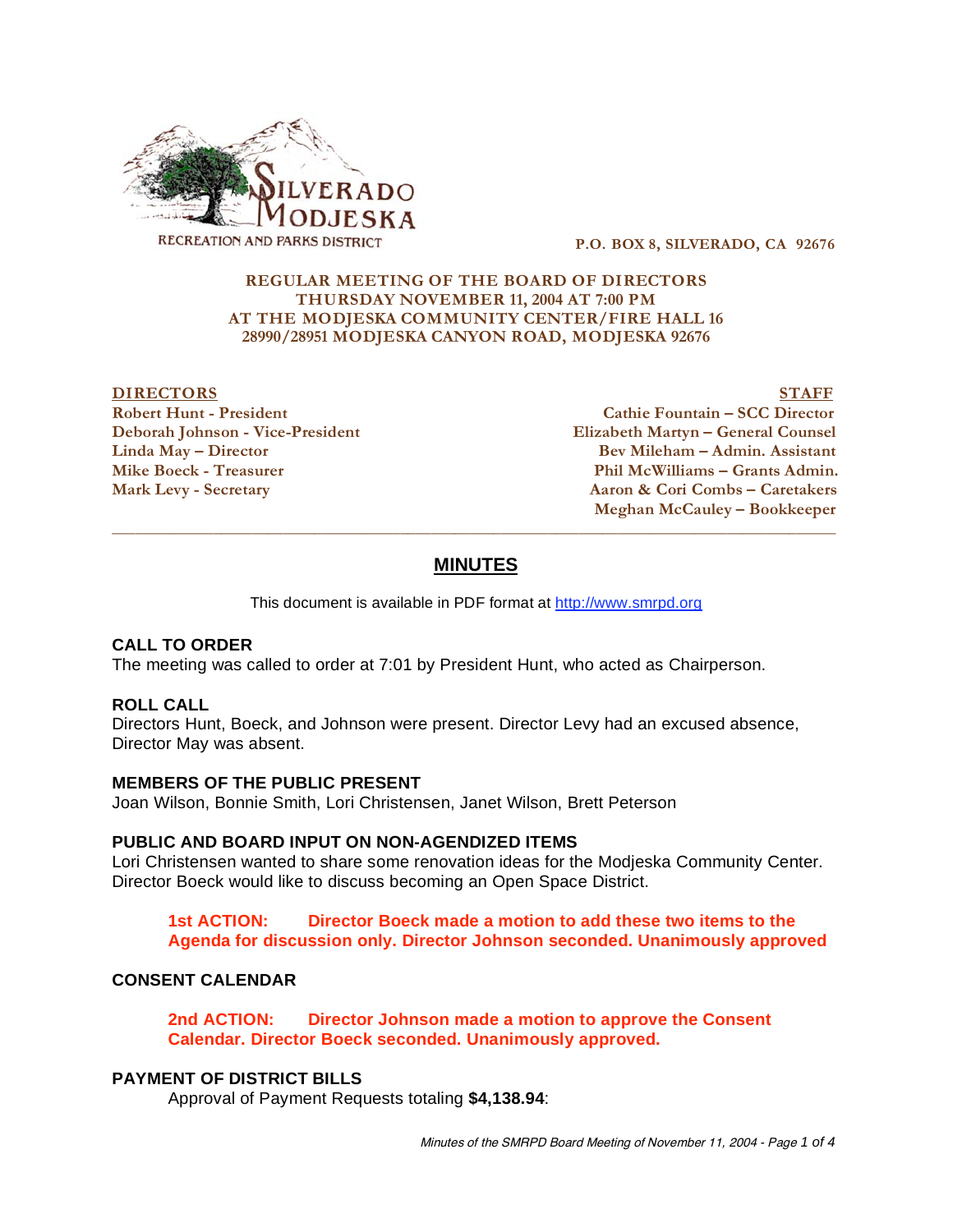**3rd ACTION: Director Boeck made a motion to approve payment of Transmittal #11-04A. Director Johnson seconded. Unanimously approved.**

**Transmittal 11-04A for \$100.00 total for Directors' compensation** 

**for the Regular Board Meeting of October 28, 2004 to:** 

Director Boeck \$50.00 Director Johnson \$50.00

**4th ACTION: Director Boeck made a motion to approve payment of Transmittal #11-04B. Director Johnson seconded. Unanimously approved.**

## **Transmittal 11-04B for \$4,038.94 total to:**

| K.J. Snyder            | \$505.00 Inv. #4017 and #4044                               |
|------------------------|-------------------------------------------------------------|
| <b>Ware Disposal</b>   | \$210.94 Inv. #4B100998 and #4B100999                       |
|                        |                                                             |
| SCWD                   | \$1,020.50 Accts. 10059600, 10059300, 10001600              |
| <b>Phil McWilliams</b> | \$140.00 Inv. for 9/1/04 to 9/30/04 (GRANTS ADMINISTRATOR)  |
| <b>Meghan McCauley</b> | \$162.50 Inv. #04-49 (BOOKKEEPER)                           |
| Hale & Co.             | \$2,000.00 Inv. Dated 9/30/04, FY 2003-2004 Audit (AUDITOR) |

# **OTHER DISTRICT BUSINESS**

The Board discussed proposed renovations of the Modjeska Community Center and received input from the public.

Grants Administrator Phil McWilliams handed out a list of renovation ideas. Lori Christensen told the Board about a roll up floor that could be used for dance and other things then put away when not being used and she will obtain information on this. She also said the bathrooms needed a lot of work, and there was need for a bench or some type of seating for the children and their parents while waiting for dance class. Director Hunt mentioned the need to stop putting chairs in the narrow back hallway and leaving them there, as it is an emergency and fire exit. She asked for storage lockers to hold the children's belongings in dance class. Finally, she proposed having local artists and/or children paint the inside walls with murals or maybe children's art.

There was a discussion of what to do behind Modjeska Community Center. The Board realizes that it is unsightly to the neighbors and they talked about some solutions to the problem.

Bonnie Smith suggested getting a motion sensing light for the front door. She is a Landscape Designer and had some good suggestions for the Modjeska Park as well. She suggested pruning the overgrown bushes and leaving some of the healthy trees and removing all the dead branches etc. She suggested adding mulch and drip valves that may cost around \$1,000.

Ted Metzger from Modjeska Canyon has asked if he and his church group could help fix up the park so Bonnie will contact him.

The Board reconsidered an alcohol use permit for a private event in Modjeska at the Community Center. It was decided that they needed to locate the deed that may contain legal restrictions that need to be considered.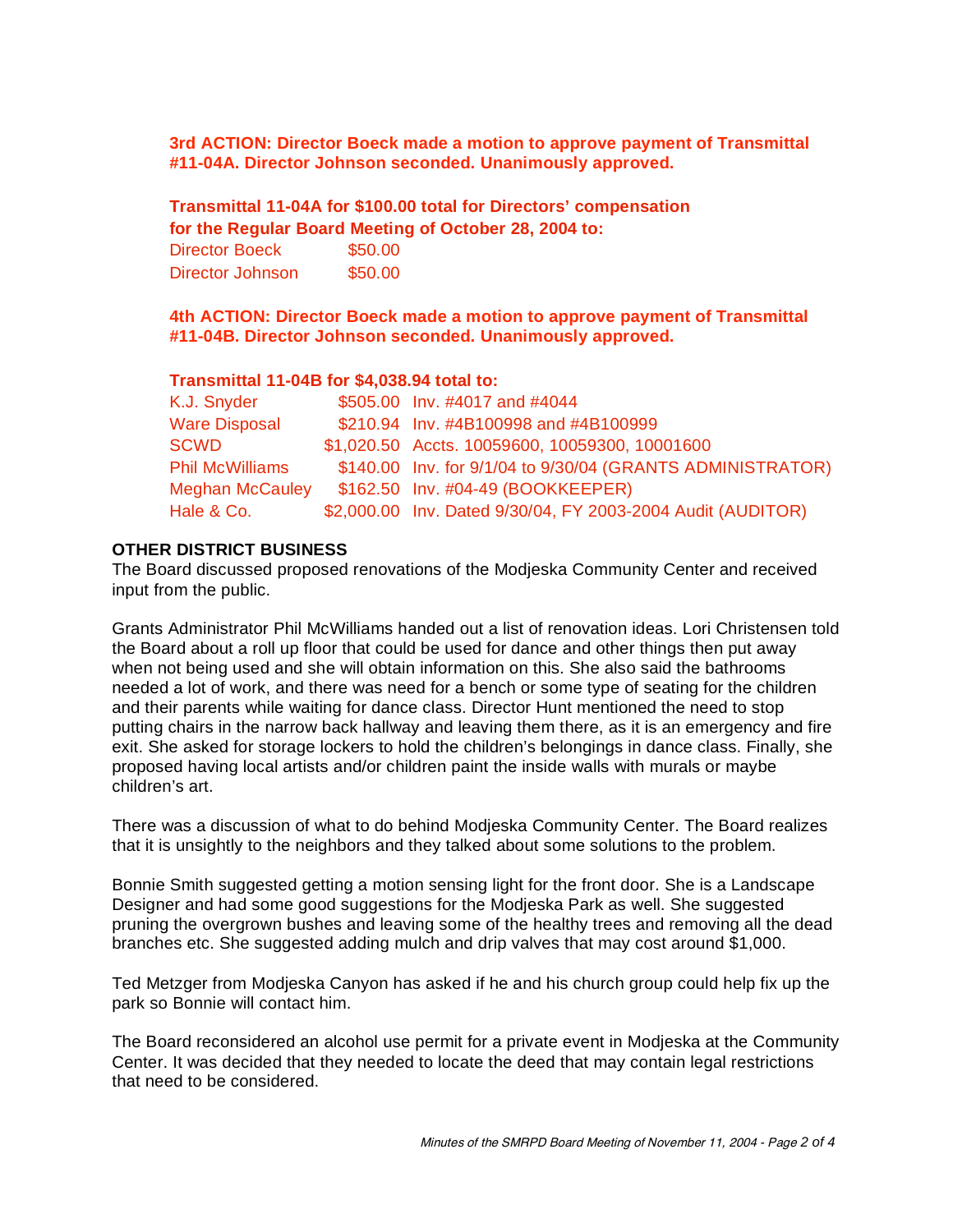The Board reviewed a Facilities Agreement Draft. It will be revised and resubmitted at a later meeting.

## **5th ACTION: Resolution #111104-1, to approve a list of persons authorized to sign for and receive warrants and other documents from the Orange County Auditor-Controller. A Roll Call Vote was taken. Director Hunt-Aye, Director Boeck-Aye, Director Johnson-Aye.**

Resolution #111104-2, to authorize District Bookkeeper to open a savings account for the District to deposit monies in a Capital Improvements Reserve Fund. Directors Boeck and Johnson objected to the savings account, stating that a checking account would be much more convenient. This will be revised and reconsidered at the next meeting.

It was discussed letting the Grants Administrator use a Home Depot credit card for purchases made for the District.

**6th ACTION: Resolution # 111104-3, to adopt the amended FY2004-2005 Budget to now include \$54,000 in developer in-lieu fees that had been held in a County pool, and are now being transferred to the District's account #728 as restricted Capital Improvement funds. A Roll Call Vote was taken. Director Hunt-Aye, Director Boeck-Aye, Director Johnson-Aye.** 

The Board discussed changing the dates of upcoming Board Meetings that fall on or too close to the Holidays of Thanksgiving and Christmas. It was decided to change the November 25 meeting to Monday November 22, 2004. The meeting that falls two days before Christmas is cancelled because several Directors will be traveling. *(It was later discovered that District Policy requires meetings that fall on holidays be rescheduled for the next working day after that holiday, so the meeting was moved to November 30, 2004, the closest working day after the holiday that a quorum of Directors could be present.)* 

A discussion of and preparation of comments for the Santiago Hills II and East Orange Planned Communities SEIR 1278 and DEIR 1716 was discussed by the Board and the community had a lot of input in this matter also. There was discussion of a community meeting in order to make the public aware of the development project and the huge impact that it will make in the canyons.

**7th ACTION: Director Hunt made a motion that the Board would make comments for the Santiago Hills ll and East Orange Planned Communities SEIR 1278 and DEIR 1716 to be submitted by December 6, 2004. Director Johnson seconded. Unanimously approved.** 

**8th ACTION: Director Hunt made a motion to extend the meeting past 9:30. Director Johnson seconded. Unanimously approved.** 

Recreation-The newly proposed Event signs were discussed. The community's input was that they would like the signs to blend in well with the Canyons atmosphere.

**9th ACTION: Director Hunt made a motion to purchase the signs as part of the renovation program with the expenditures not to exceed \$12,000.00. Director Johnson seconded. Unanimously approved.**